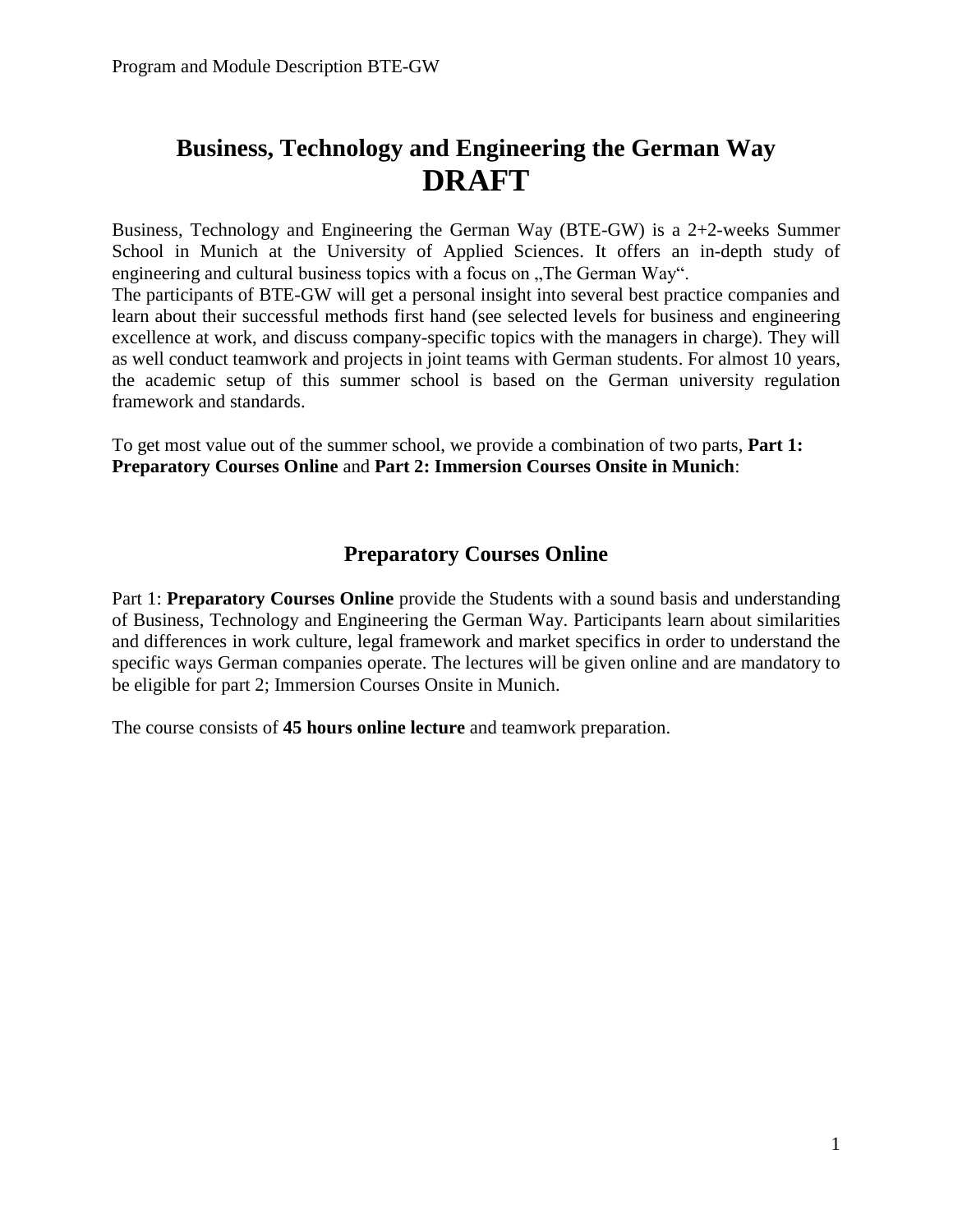# **Module name**: *Global German Production Footprint*

- **Credits and Contact Hours:** 10 contact hours
- **Instructor:** Prof. Dr. Reinhard Koether
- **Textbook: none**

## **Optional Reading Recommendation:**

**Ferdows, K.:** Making the Most of Foreign Factories. In Harvard Business Review March-April 1997, Reprint No: 97204

**Loch, C. H.: Chick, S.; Huchzermeier, A**.: Management Quality and Competitiveness - Lessons from the Industrial Excellence Award. Berlin, Heidelberg: Springer 2008 **Posth, M., Trevis, I.:** 1,000 Days in Shanghai: The Volkswagen Story - The First Chinese-German Car Factory. John Wiley & Sons 2008

**Slack, N.; Lewis, M.:** *Operations Strategy*, 3e. Financial Times Prentice Hall, Harlow latest edition

Supplemental materials: Extensive instructor's notes/handouts/overheads

# **Specific Module Information:**

Manufacturing industry contributes a major part to Germany's welfare and export surplus. The module starts with a general introduction to manufacturing technologies and their consequences on quality, cost and make-or-buy decisions. The module provides insight in the manufacturing industry and the impacts of qualification, technology and integration of international suppliers. Managing complexity is an important success factor and explains why German products like premium cars, special machinery and business software are well accepted by international customers. This module will address complexity management for products and production processes and shows how German manufacturers use technologistical tools to provide customer specific products with short lead times. As manufactured goods can be shipped and marketed globally, international aspects are also addressed. This includes the integration of owned factories and of third-party suppliers in foreign countries.

Prerequisites: none

#### **Specific Goals for the Module:**

- To provide an understanding of quality and cost of manufacturing technologies
- To explain the contribution of German manufacturing industry with Germany's economic model
- To show how complexity can be managed to fulfill customers' specifications
- To teach the fundamental concepts and techniques for an international production process
- To provide an understanding of how to produce and deliver customized products with a short lead time.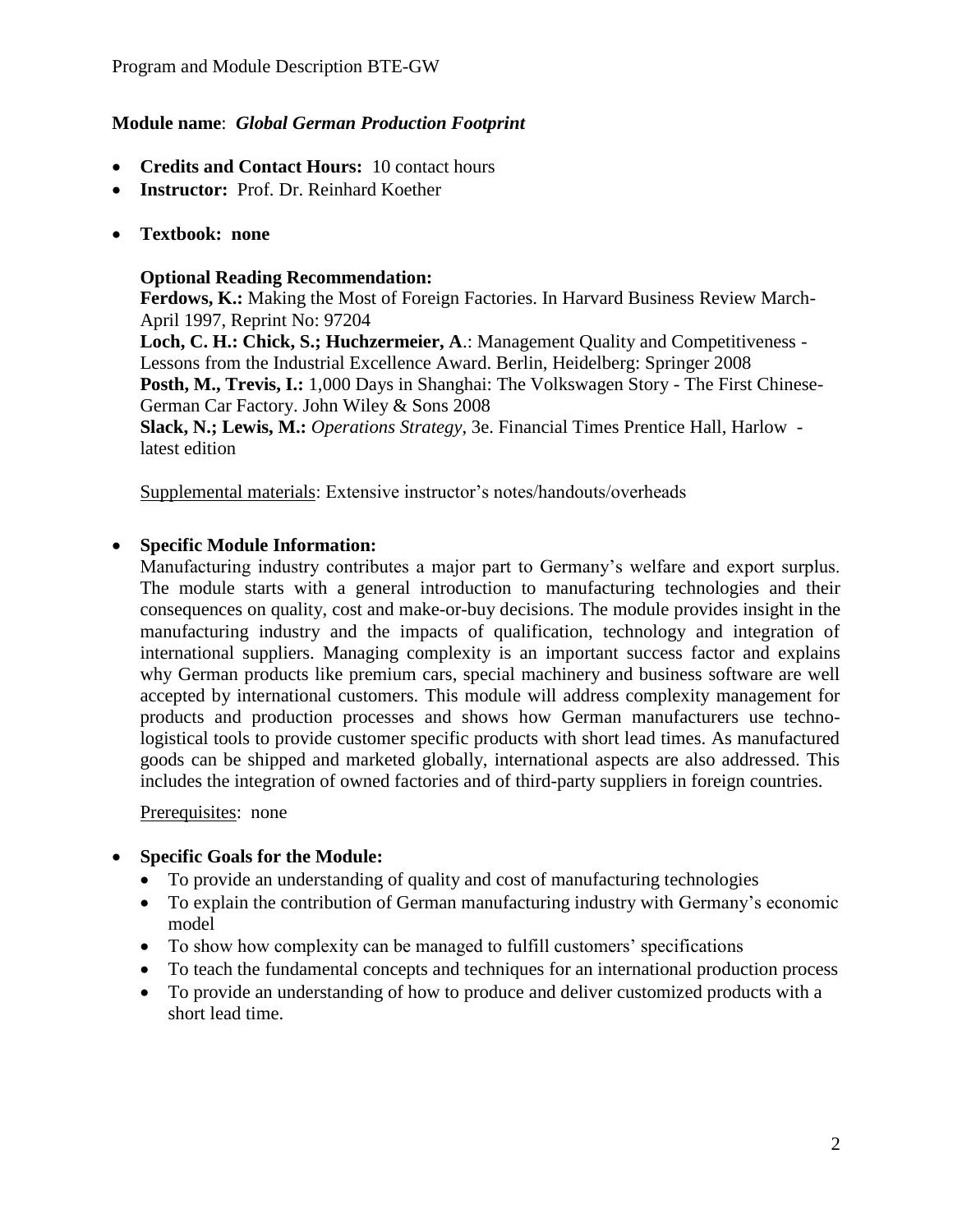# **Applicable ABET Outcomes:**

After having successfully finished this module, the students will have:

1. an ability to identify, formulate, and solve complex engineering problems by applying principles of engineering, science, and mathematics

2.wirklich??? an ability to apply engineering design to produce solutions that meet specified needs with consideration of public health, safety, and welfare, as well as global, cultural, social, environmental, and economic factors

3. an ability to communicate effectively with a range of audiences

4. an ability to recognize ethical and professional responsibilities in engineering situations and make informed judgments, which must consider the impact of engineering solutions in global, economic, environmental, and societal contexts

5. an ability to function effectively on a team whose members together provide leadership, create a collaborative and inclusive environment, establish goals, plan tasks, and meet objectives

6. an ability to develop and conduct appropriate experimentation, analyze and interpret data, and use engineering judgment to draw conclusions

7. an ability to acquire and apply new knowledge as needed, using appropriate learning strategies.

- **Topics covered:** Introduction to manufacturing technologies, quality, fixed and variable cost, technologies for make or buy in production, the role of manufacturing industry for Germany's economic model, goals and configuration of an international production network, managing complexity in product and production processes, production network with suppliers, consequence of production in designing and managing the supply chain, distribution of customer specific products with short lead times.
- **Factory tour:** This module is combined with a factory tour.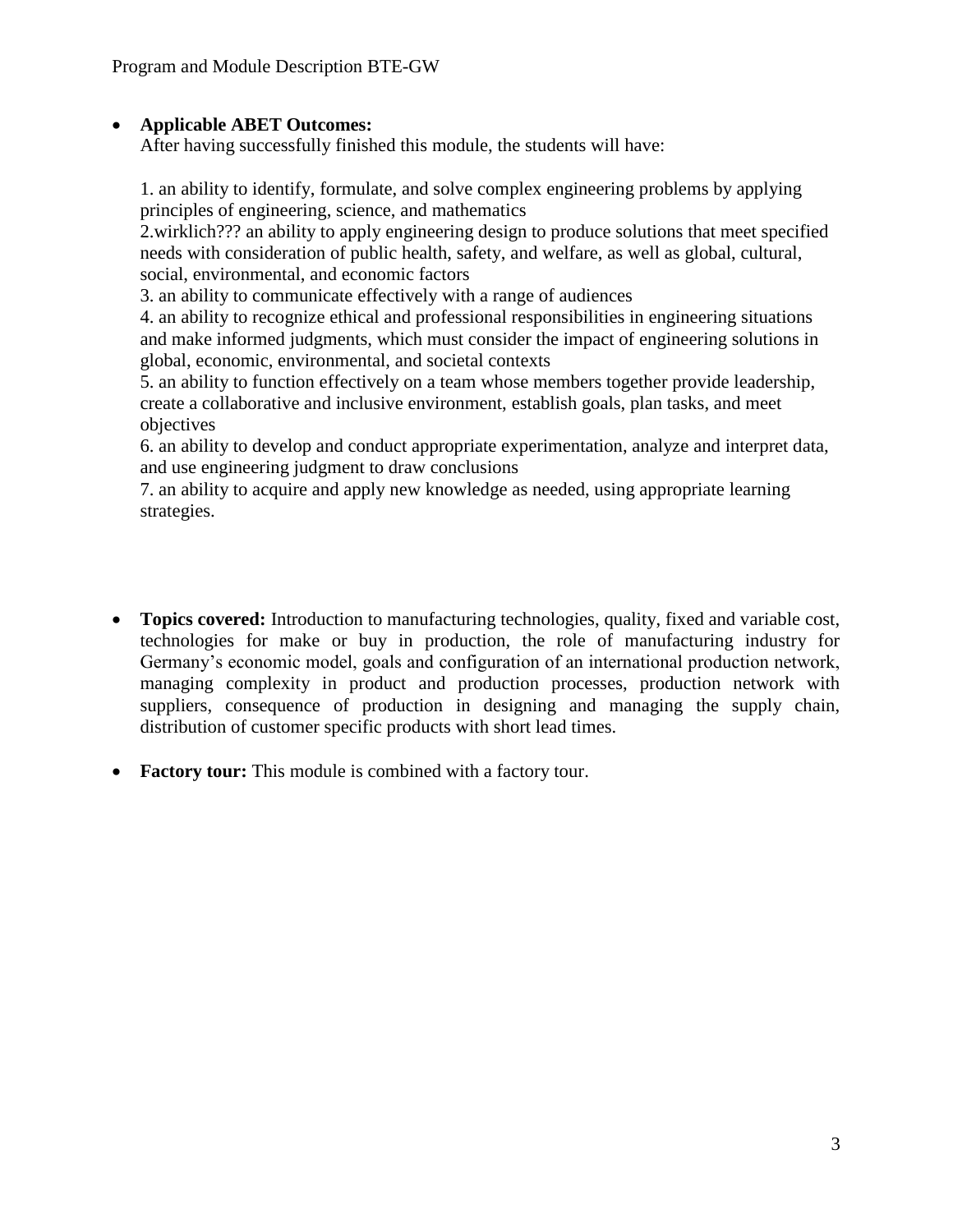# **Module name**: *Planning and Managing a Factory in a Digital World*

- **Credits and Contact Hours:** 11 contact hours
- **Instructors:** Prof. Dr. Andreas Rieger, Prof. Dr. Jürgen Spitznagel
- **Textbook: none**

#### **Optional Reading Recommendation:**

- **Canetta, L., Redaelli, C.:** "Digital Factory for Human-oriented Production Systems: The Integration of International Research Projects", 2011.
- **Rother, M. & Shook, J.:** "Learning to See", latest edition.

Supplemental materials: Extensive instructor's notes/handouts/overheads

#### **Specific Module Information:**

This module provides an overview of digital factory planning (processes and layout), factory simulation as well as methods and principles of lean production from a German perspective. In addition, the students experience the use of a simulation tool for digital factory planning. Finally, the students are asked to run their own production shop and learn how to improve productivity through lean methods and principles. The integrated module concept supports a systematic analysis, simulation and real practice of processes and structures in a factory environment.

Prerequisites: none

#### **a) Specific Goals for the Module:**

- To provide students with an understanding of the concept behind digital factory incl. the usage of virtual reality (VR)
- To teach methods and tools to plan the production processes for a certain product from the early design phase, through building up workplaces to the operative control of the factory
- To use discrete event simulation tools for plant-, line- and/or process-simulation and
- To enable students to learn effective methods to implement lean work systems in production

Thus, the students are able to build up a simulation model of a real plant/ production line and compare it with their hands-on experience on a real shop floor. They are also able to evaluate the output of plant-, line- and/or process simulations and improvements.

#### **b) Applicable ABET Outcomes:**

After having successfully finished this module, the students will have:

1. an ability to identify, formulate, and solve complex engineering problems by applying principles of engineering, science, and mathematics

3. an ability to communicate effectively with a range of audiences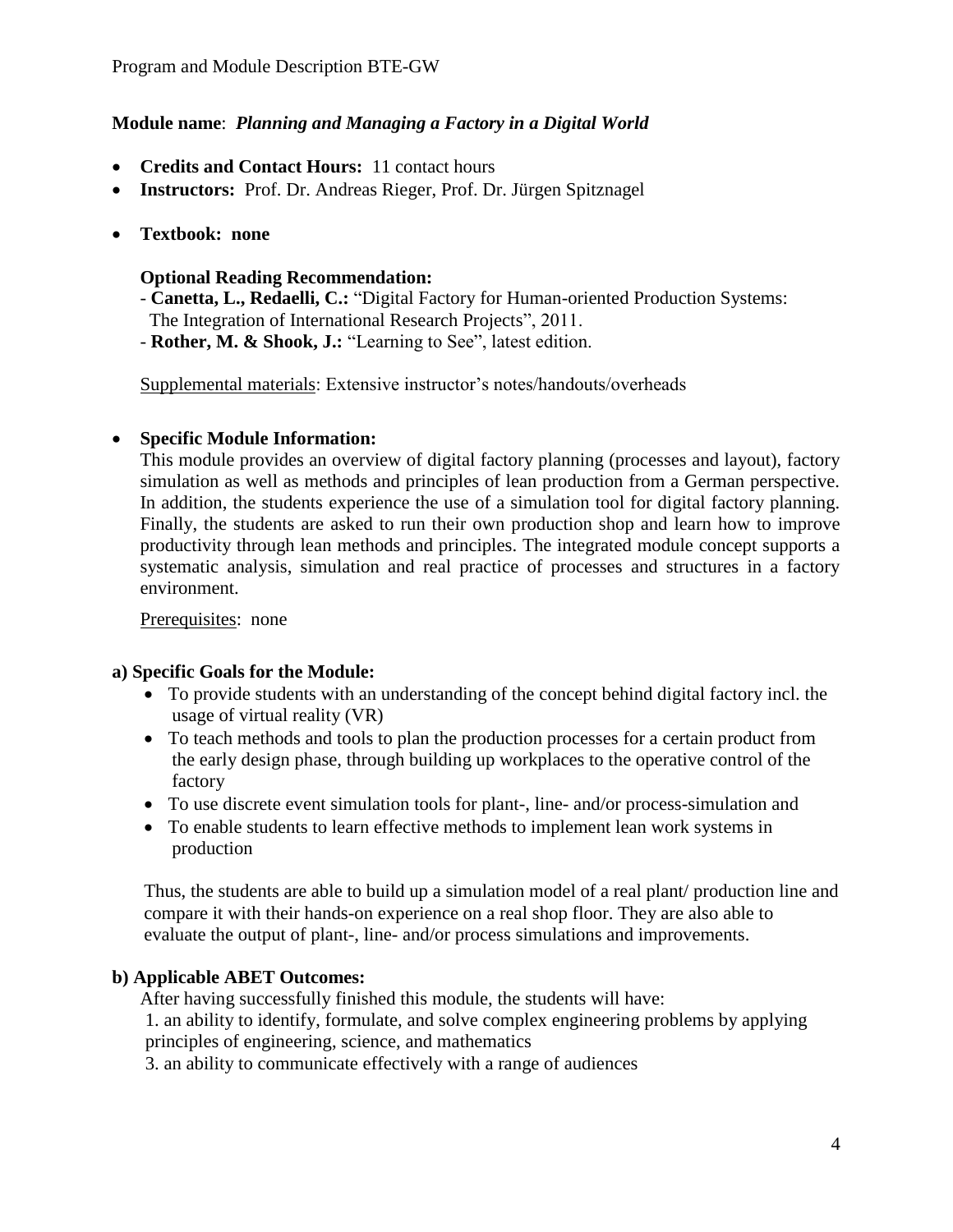- 4. an ability to recognize ethical and professional responsibilities in engineering situations and make informed judgments, which must consider the impact of engineering solutions in global, economic, environmental, and societal contexts
- 5. an ability to function effectively on a team whose members together provide leadership, create a collaborative and inclusive environment, establish goals, plan tasks, and meet objectives
- 6. an ability to develop and conduct appropriate experimentation, analyze and interpret data, and use engineering judgment to draw conclusions

7. an ability to acquire and apply new knowledge as needed, using appropriate learning strategies.

 **Topics covered:** Global Challenges for Production, factory targets and factory planning, introduction to Lean Thinking, planning of production processes (VR vs. real), plant-, lineand/or process simulation, run and improve a production shop.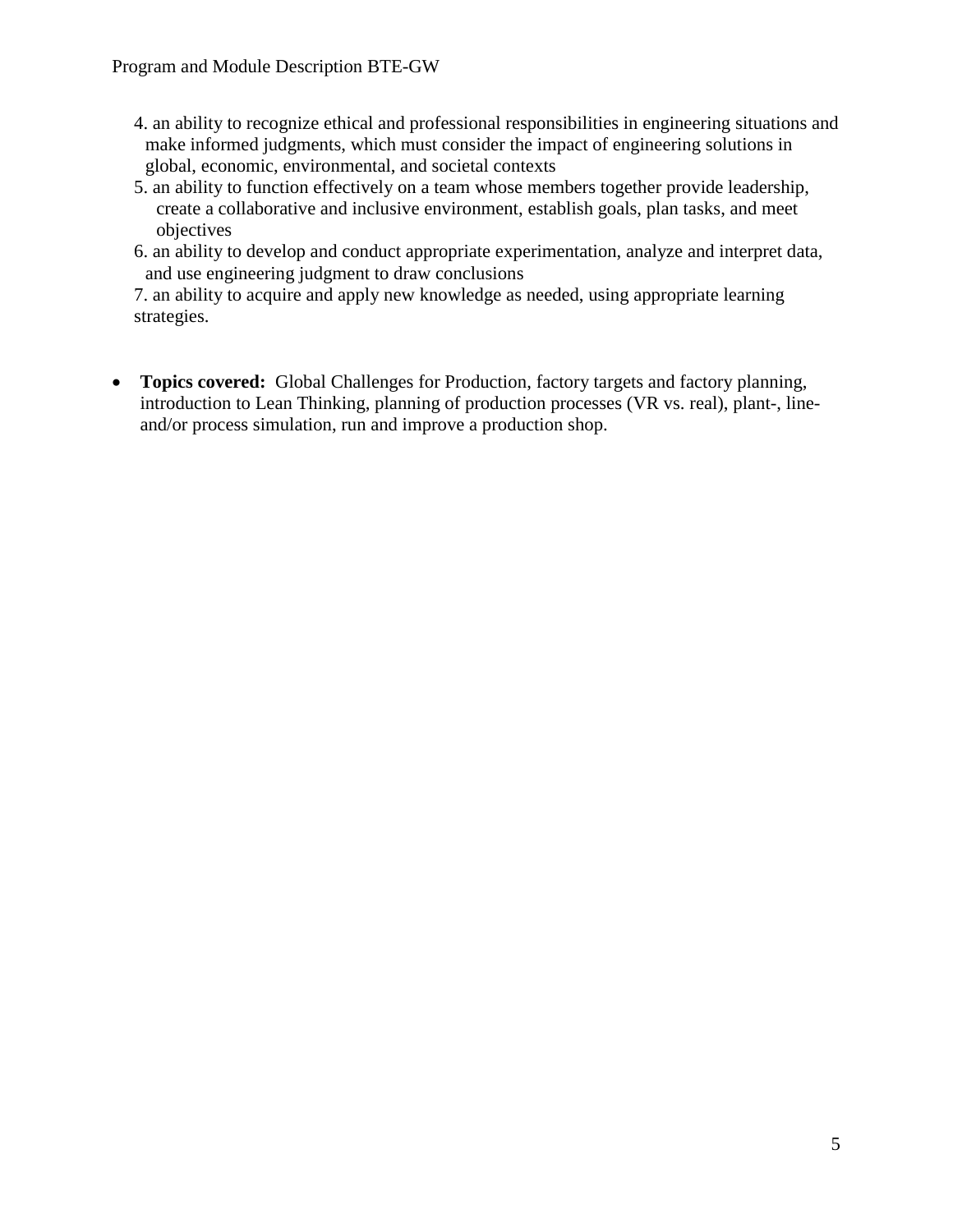# **Module name:** *Service Business Models in Germany*

- **Credits and Contact Hours:** 9 contact hours
- **Instructors:** Prof. Dr. Jörg Elias
- **Textbook: none**

Supplemental materials: Extensive instructor's notes/handouts/overheads

# **Specific Module Information:**

Service businesses are getting more and more important in today's engineering environment. High productivity targets in the automotive Industry can only be achieved by excellent planning of the value chain from Engineering to End-Of-Life**.** With a high level of fixed cost, profitability management is an important factor in the service industry. This module covers the most relevant aspects and success factors for service excellence in Germany.

Prerequisites: none

# **Specific Goals for the Module:**

- To enable the students to understand the entire automotive value chain from Engineering to End-Of-Life vehicle as an area for service businesses
- To detail business models, market specifics and challenges of the most relevant of the service offerings
- To enable the students to evaluate different service offerings regarding their market viability and future prospects
- To introduce the students to some selected German legal regulations governing relevant service business areas
- To contrast, where effective, the differences of the German service market vs. the US service market

#### **Applicable ABET Outcomes**

After having successfully finished this module, the students will have:

2. an ability to apply engineering design to produce solutions that meet specified needs with consideration of public health, safety, and welfare, as well as global, cultural, social, environmental, and economic factors

3. an ability to communicate effectively with a range of audiences

4. an ability to recognize ethical and professional responsibilities in engineering situations and make informed judgments, which must consider the impact of engineering solutions in global, economic, environmental, and societal contexts

5. an ability to function effectively on a team whose members together provide leadership, create a collaborative and inclusive environment, establish goals, plan tasks, and meet objectives

6. an ability to develop and conduct appropriate experimentation, analyze and interpret data, and use engineering judgment to draw conclusions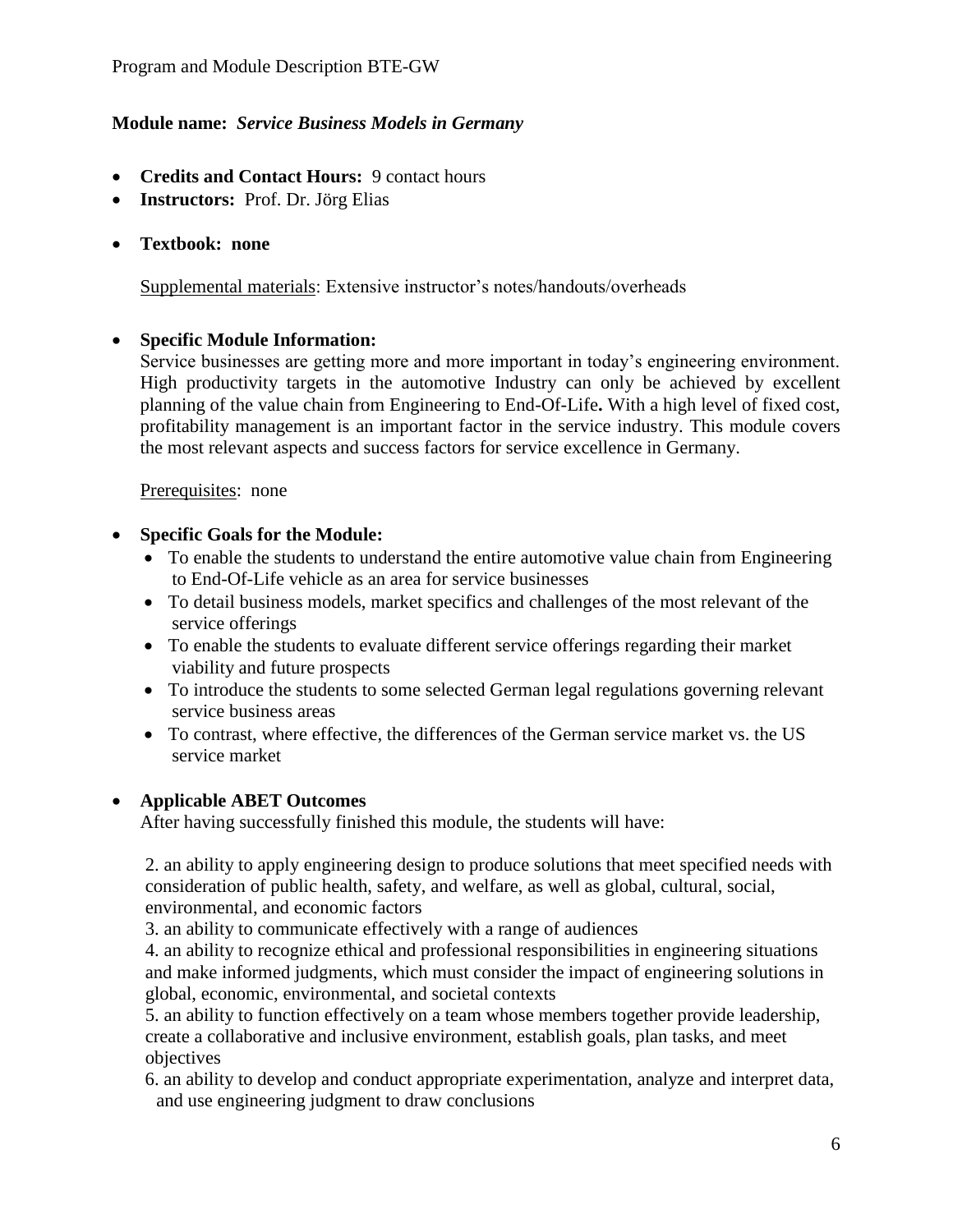7. an ability to acquire and apply new knowledge as needed, using appropriate learning strategies.

- **Topics covered:** An introduction to the specifics of service business is given covering some important areas for future development of the offerings. The German automotive sector is quickly introduced and an overview of services along the value chain is presented. Some legal specifics for the European Market regarding car sales, car maintenance and car operation are discussed. New service offerings in the area of mobility and transport are presented and discussed. This covers the areas of E-mobility, car sharing and autonomous vehicles.
- Factory tour: This module is combined with a factory tour to an engineering service provider in the automotive industry.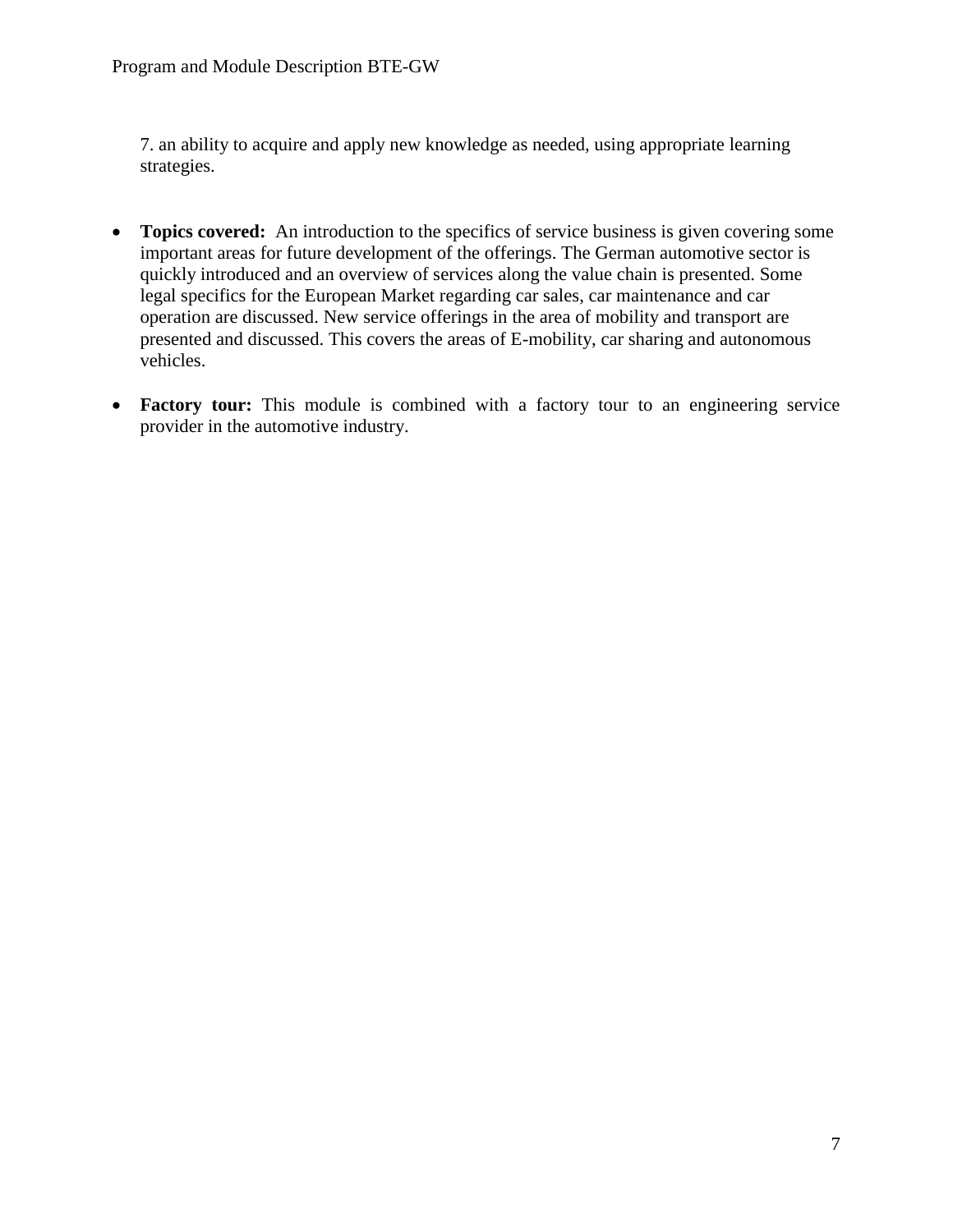#### **Module name**: *Ergonomics in a German production environment*

- **Credits and Contact Hours:** 10 contact hours
- **Instructor:** Prof. Dr.-Ing. Johannes Brombach
- **Textbook: none**

## **Optional Reading Recommendation:**

**Bridger, R.S.:** Introduction to ergonomics. Taylor & Francis, ISBN 0-415-27378-1 **Schlick, Bruder, Luczak:** Arbeitswissenschaft. Springer, Heidelberg 2010 ISBN 978-3-540-78333-6

Supplemental materials: Extensive instructor's notes/handouts/overheads

# **Specific Module Information:**

This module begins by giving students an overview of the basics of ergonomics with respect to legal and social demands developed in Germany. The core competences of an ergonomist are: anthropo-technics, occupational physiology, human capabilities and environmental interactions. These aspects will be used to generate basic application principles for designing products, tools, workplaces and human-machine interactions. Special attention will be paid to physiological measurements (e.g. EMG) and effects of age, noise prevention, and the design of the workplace with regard to workflow typical for the German industry.

Prerequisites: none

# **Specific Goals for the Module:**

- To provide an understanding of interaction of human beings and work in Germany
- To teach the fundamental concepts and techniques used in analyzing work situations with respect to main stress factors in the German Industry
- To evaluate strategies for goods designed, i.e. healthy and stress reduced work places and machine or product interactions
- To emphasize the social, economic and human demands on ergonomic work
- To support practical applications in lab exercises

# **Applicable ABET Outcomes:**

After having successfully finished this module, the students will have:

1. an ability to identify, formulate, and solve complex engineering problems by applying principles of engineering, science, and mathematics

2. an ability to apply engineering design to produce solutions that meet specified needs with consideration of public health, safety, and welfare, as well as global, cultural, social, environmental, and economic factors

4. an ability to recognize ethical and professional responsibilities in engineering situations and make informed judgments, which must consider the impact of engineering solutions in global, economic, environmental, and societal contexts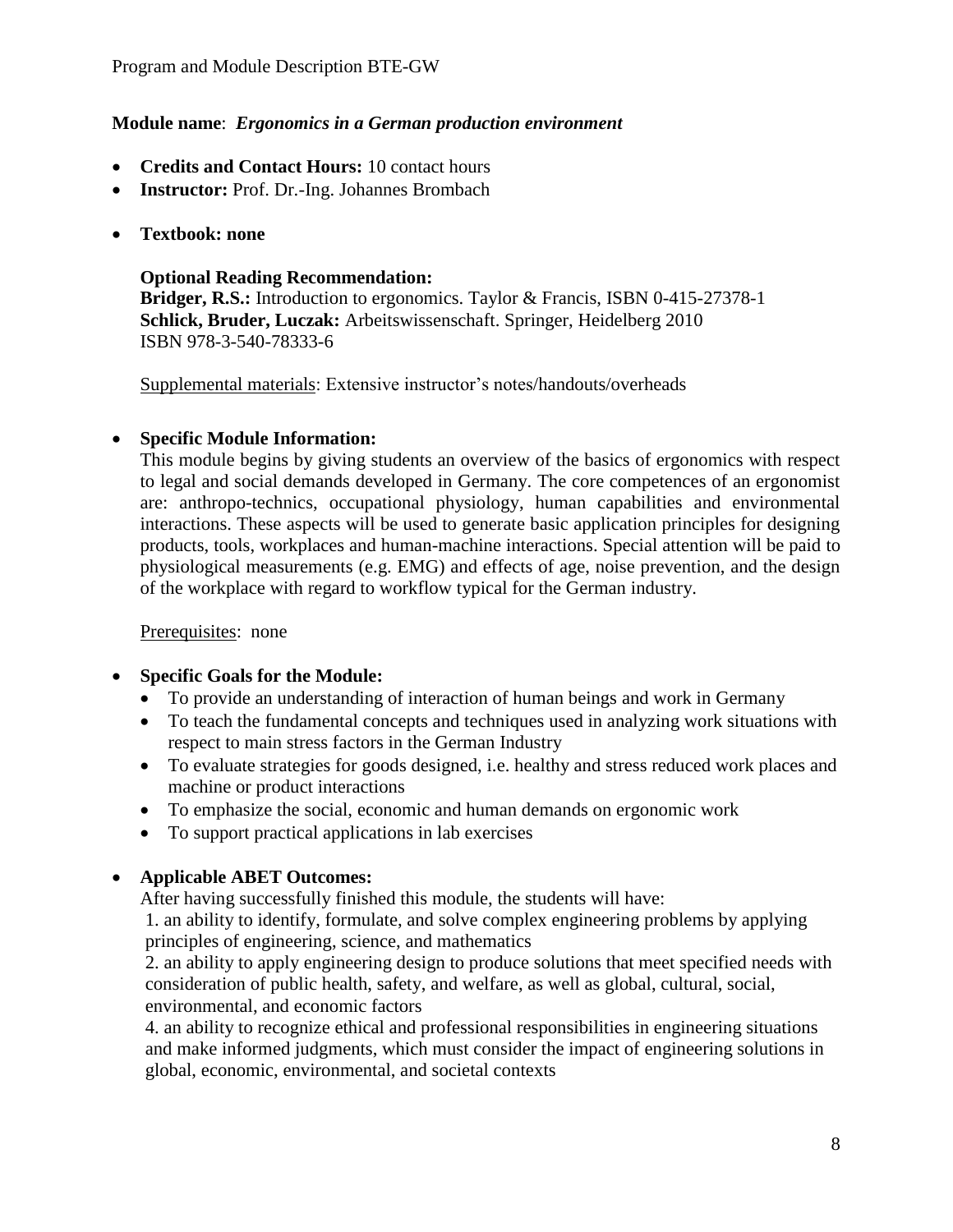6. an ability to develop and conduct appropriate experimentation, analyze and interpret data, and use engineering judgment to draw conclusions

7. an ability to acquire and apply new knowledge as needed, using appropriate learning strategies.

- **Topics covered:** economic, social and legal aspects of ergonomic work and work safety, principle of stress and strain, fatigue and recreation, biomechanics (forces, weights), anthropometrics, environmental factors, seat design, working tools, human machine interaction, software ergonomics.
- **Factory tour:** This module is combined with a factory tour in Part 2.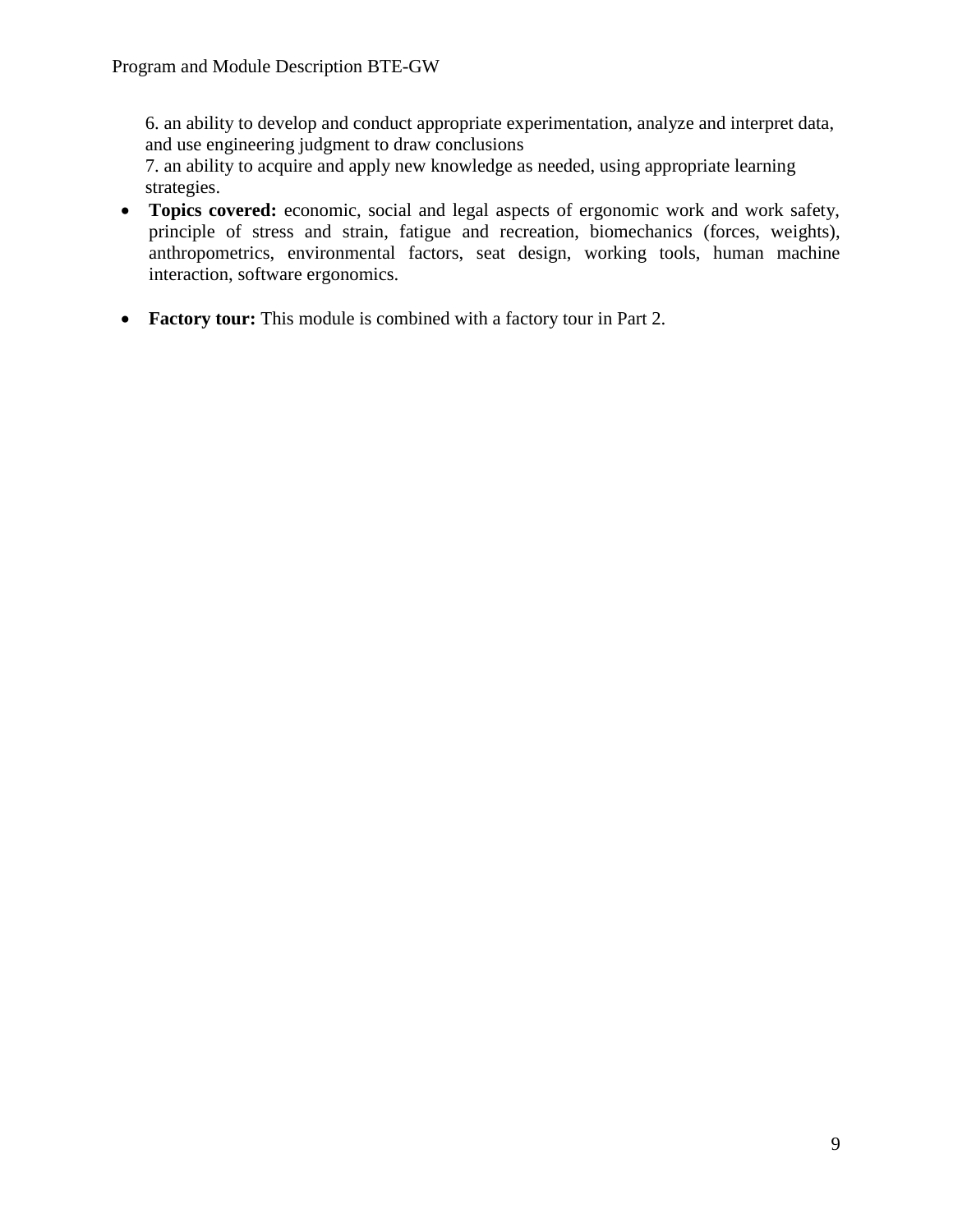## **Module name**: *German Enterprise Law*

- **Credits and Contact Hours:** 5 contact hours
- **Instructor:** Prof. Dr. Thomas Wilrich
- **Textbook: none**

Supplemental materials: Extensive instructor's notes/handouts/overheads

#### **Specific Module Information:**

This module provides an overview on the impact of German/ European laws on the engineering and machinery industry. In addition, the impact of technical harmonization on engineering is highlighted and discussed. To complete the most important legal aspects, the responsibilities of managers and other executives when placing products on the European market are covered in detail.

Prerequisites: none

- **Specific Goals for the Module:**
	- To provide an understanding of the German/ European law concerning engineering
	- To teach the fundamental concepts of the legal basis in technical law in Germany/ Europe

#### **Applicable ABET Outcomes:**

After having successfully finished this module, the students will have:

2. an ability to apply engineering design to produce solutions that meet specified needs with consideration of public health, safety, and welfare, as well as global, cultural, social, environmental, *legal* (editors note) and economic factors

3. an ability to communicate effectively with a range of audiences

4. an ability to recognize ethical and professional responsibilities in engineering situations and make informed judgments, which must consider the impact of engineering solutions in global, economic, environmental, and societal contexts

7. an ability to acquire and apply new knowledge as needed, using appropriate learning strategies.

 **Topics covered:** European Technical Harmonization (*Single Market*) of company organizational trade law concerning machinery and other technical products, interface of technology and law, the legal impact of standards (ISO EN DIN), the responsibilities of the economic operators (producers, importers and distributors), the responsibilities of managers and other executives.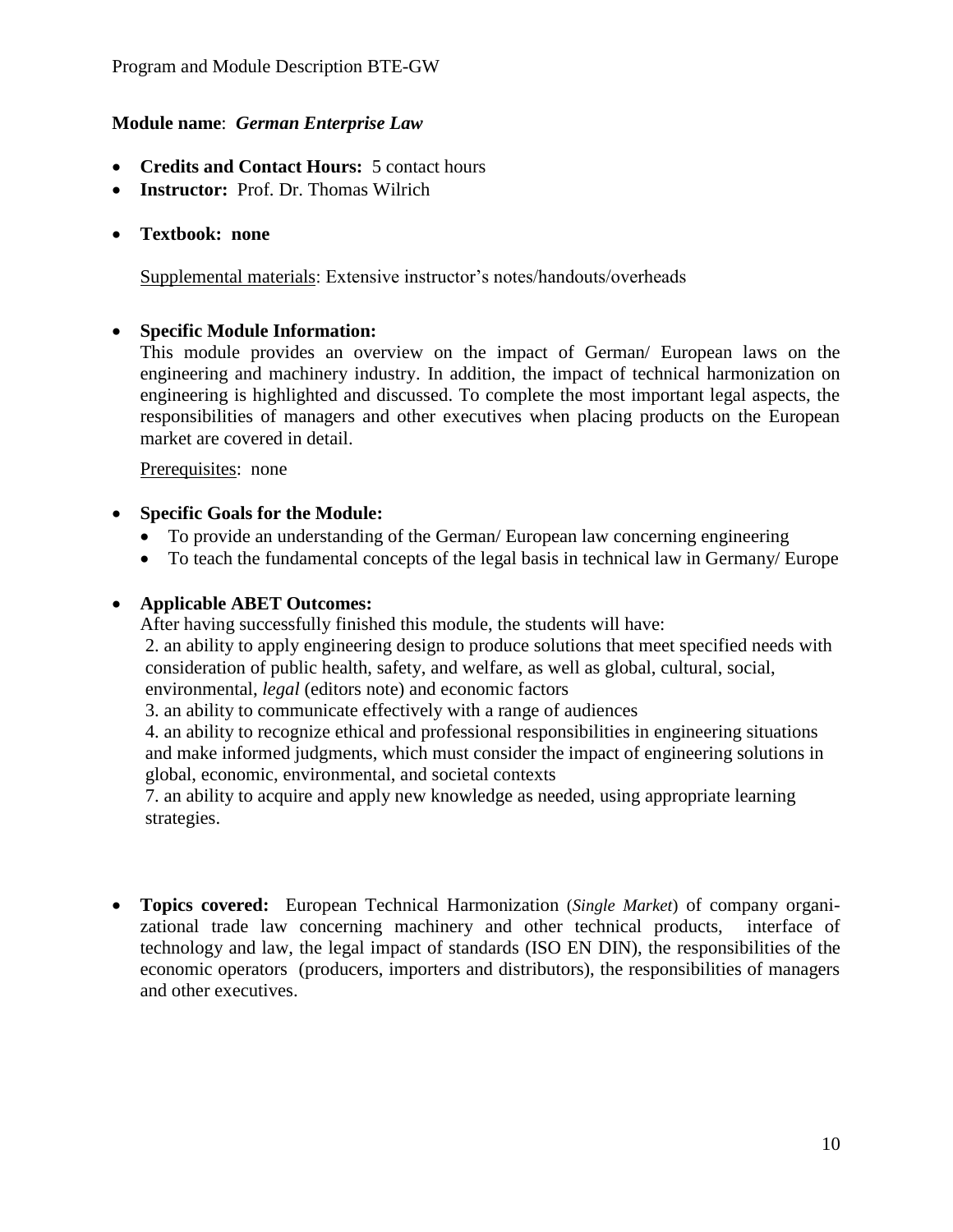# **Immersion Courses Onsite in Munich**

**Part 2: Immersion Courses Onsite in Munich:** The world becomes more and more globalized. Companies are working in an environment of international competition. However, how to best prepare for an international career? Which influences have cultural aspects and what are success factors? What is the difference to other countries? Direct contact to German fellow students, lecturers and German industry experts provide deep cultural and business insights into the German business culture.

The course includes models and methods to analyze and use cultural aspects, explains historical developments in Germany, if needed, and gives the students the opportunity to apply their knowledge and solve real business tasks. They will be teamed-up with German students of similar level to foster hands-on experience sharing and international cooperation. The Students will be supervised and supported by experienced international managers while they are working together in teams. Special focus is given to Business culture in Germany and working abroad.

The course consists of **45 contact hours** and a factory tour. The students will be graded for their presentations, the outcome of their group work together with the German students, written exams and they will receive personal feedback for their work.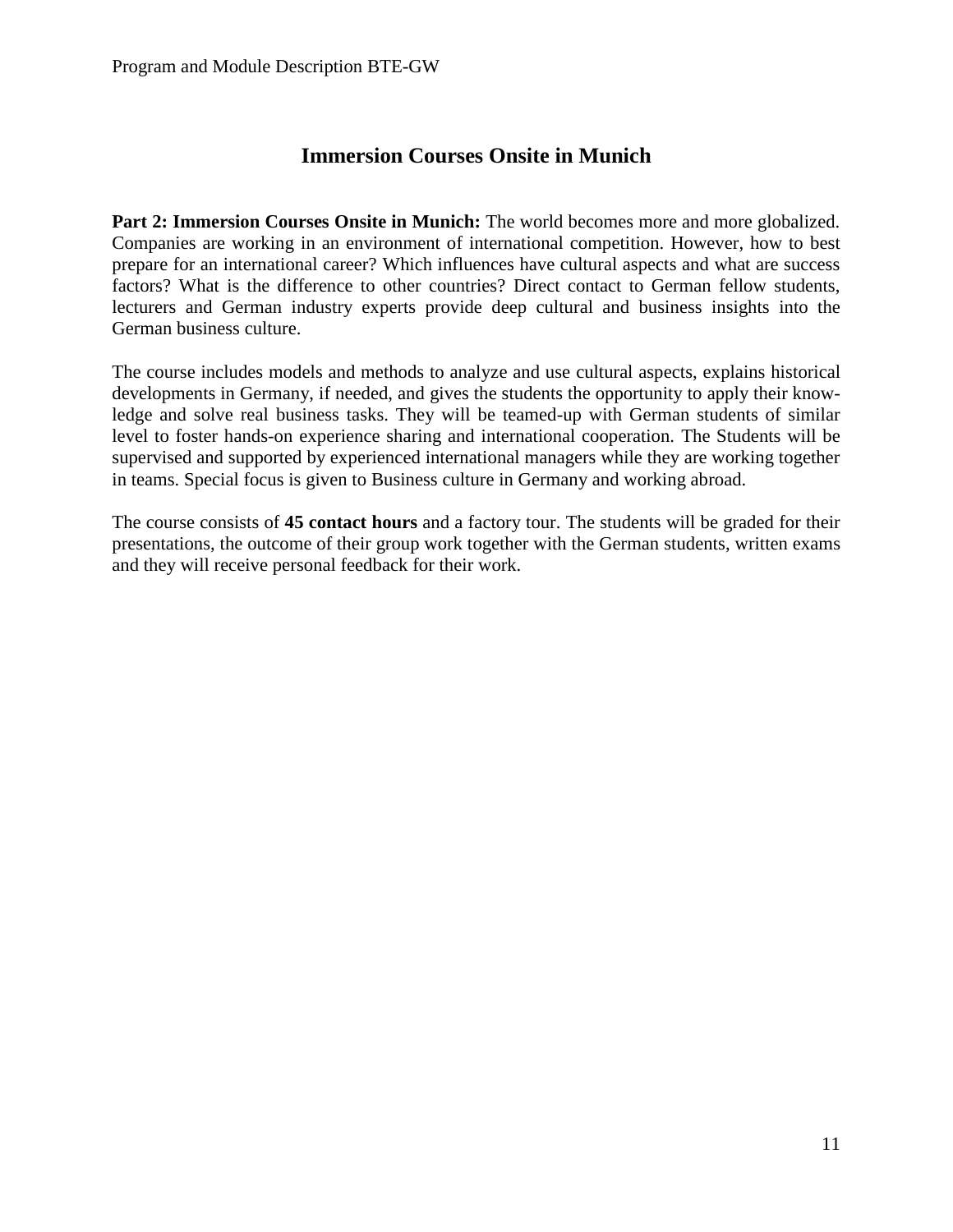# **Course number and name**: *German Culture & Workplace*

- **Credits and Contact Hours:** 10 contact hours
- **Instructor:** Prof. Dr. Mathias Gabrysch
- **Textbook: none**

Supplemental materials: Extensive instructor's notes/handouts/overheads

#### **Specific Course Information:**

There is a special culture at German workplaces, which is different from that of an American company. An inside look on how Germans work helps to understand culture as a success factor for business and to be better prepared for a potential internship or career in a German, European or international company.

Prerequisites: none

# **Specific Goals for the Course:**

- To provide an understanding, what are the specific aspects in business culture
- To learn the concept, how to assess the culture (on company and national level)
- To get to know methods and tools, to influence and change the culture in a company
- To understand how Culture and Innovation influence each other
- To gain a compass about, what is typical in German, European or Asian culture
- To learn about "Hidden Champions" and if they are typical for German Culture

#### **Applicable ABET Outcomes:**

After having successfully finished this module, the students will have:

- 3. an ability to communicate effectively with a range of audiences
- 4. an ability to recognize ethical and professional responsibilities in engineering situations and make informed judgments, which must consider the impact of engineering solutions in global, economic, environmental, and societal contexts
- 5. an ability to function effectively on a team whose members together provide leadership, create a collaborative and inclusive environment, establish goals, plan tasks, and meet objectives
- 6. an ability to develop and conduct appropriate experimentation, analyze and interpret data, and use engineering judgment to draw conclusions

7. an ability to acquire and apply new knowledge as needed, using appropriate learning strategies.

• **Topics covered:** The students learn to analyze typical cultural aspects in order to understand differences in the social system of a company and use this knowledge to improve processes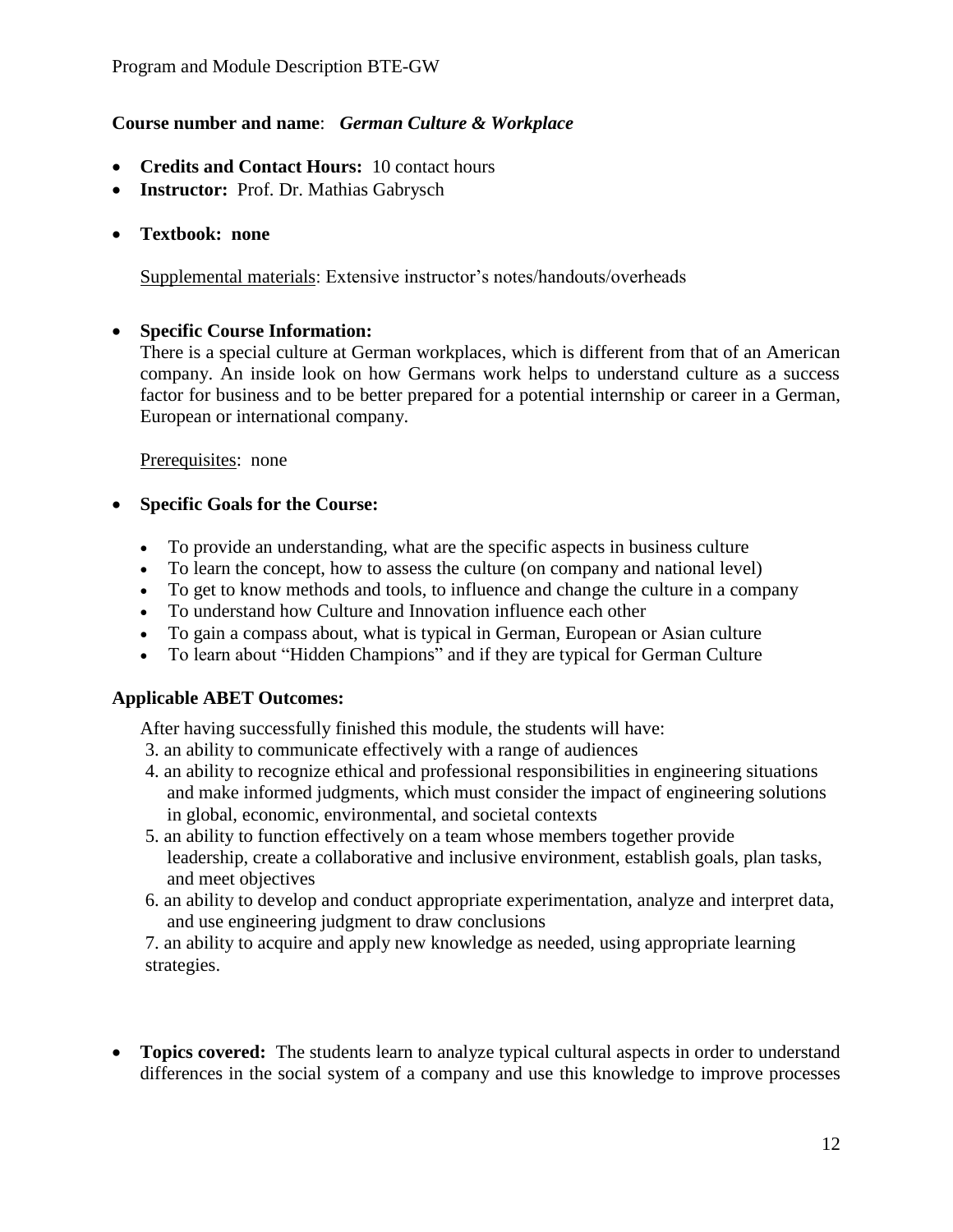and structures. Therefore, they work with appropriate analytical methods and apply their knowledge on real business examples, given by experienced international Managers.

**Factory tour:** This module is combined with a factory tour.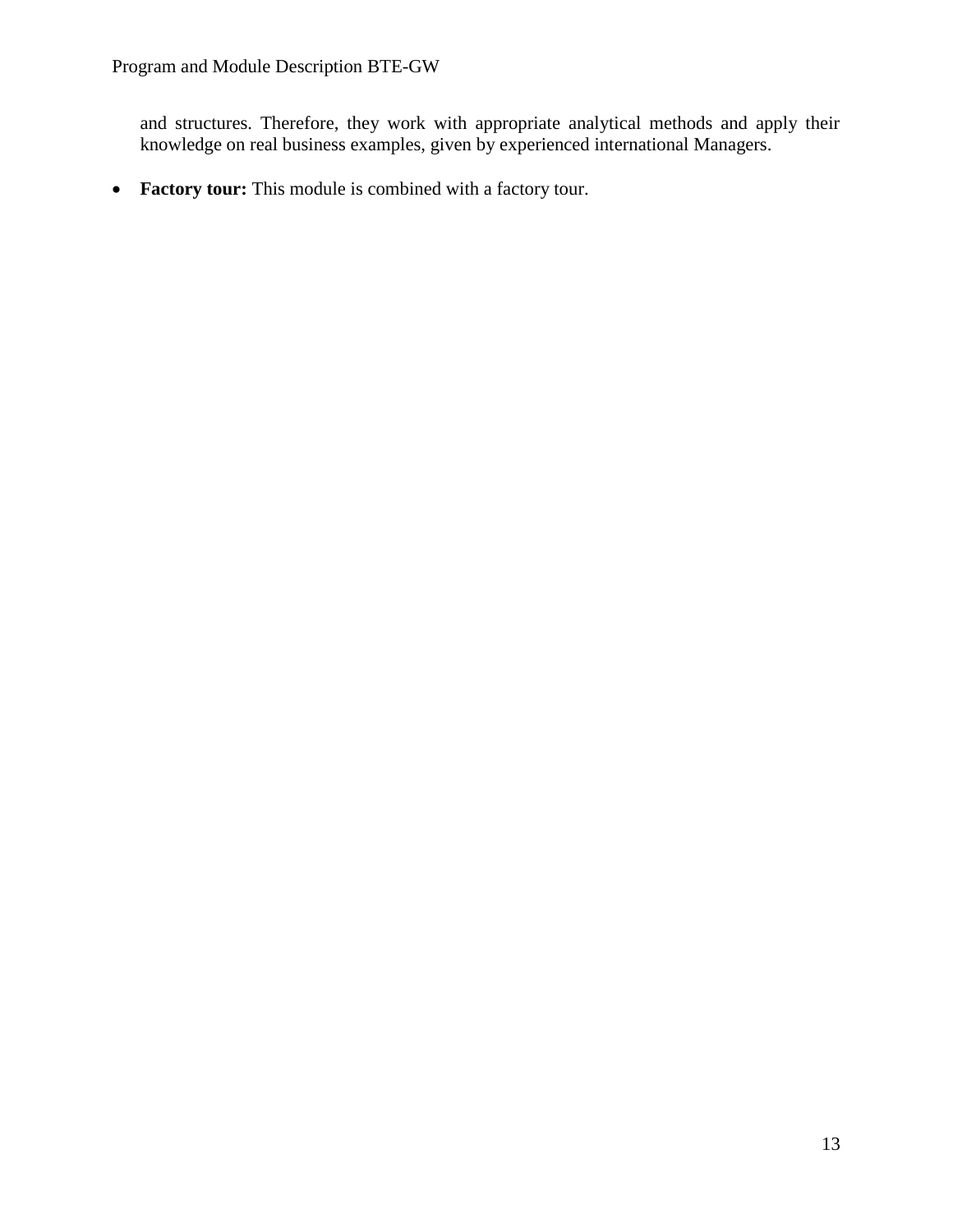# **Module name**: *Business in a foreign country – Survive in discussions!*

- **Credits and Contact Hours:** 5 contact hours
- **Instructor:** Prof. Dr. Johannes Brombach
- **Textbook: none**

Supplemental materials: Extensive instructor's notes/handouts/overheads

# **Specific Module Information:**

The students do not need to speak German to survive in international business. However, it is nice to know a few key methods of translation and how to understand the basic language structure of German in order to efficiently participate in a discussion. The main goal is to apply the knowledge learned and to try it out.

Prerequisites: Module German workplace culture

# **Specific Goals for the Module:**

- To discuss an engineering topic, "tooth and nail" Negotiation with language barriers
- To help yourself by using drawings, technical descriptions to make people understand
- To support efficient discussion outcomes by visualizing results
- To learn to translate foreign texts by using appropriate tools and methods
- To gain a better cultural understanding about small talk and body language crosscultural competencies

# **Applicable ABET Outcomes:**

After having successfully finished this module, the students will have:

- 2. an ability to apply engineering design to produce solutions that meet specified needs with consideration of public health, safety, and welfare, as well as global, cultural, social, environmental, and economic factors
- 3. an ability to communicate effectively with a range of audiences
- 5. an ability to function effectively on a team whose members together provide leadership, create a collaborative and inclusive environment, establish goals, plan tasks, and meet objectives
- 6. an ability to develop and conduct appropriate experimentation, analyze and interpret data, and use engineering judgment to draw conclusions

7. an ability to acquire and apply new knowledge as needed, using appropriate learning strategies.

• Topics covered: The students learn and practice cross-cultural competencies. In group work/ set-up a scenario, they discuss and negotiate topics with Germans (that are not fluent in English). A technical problem is given. The students will have to apply their acquired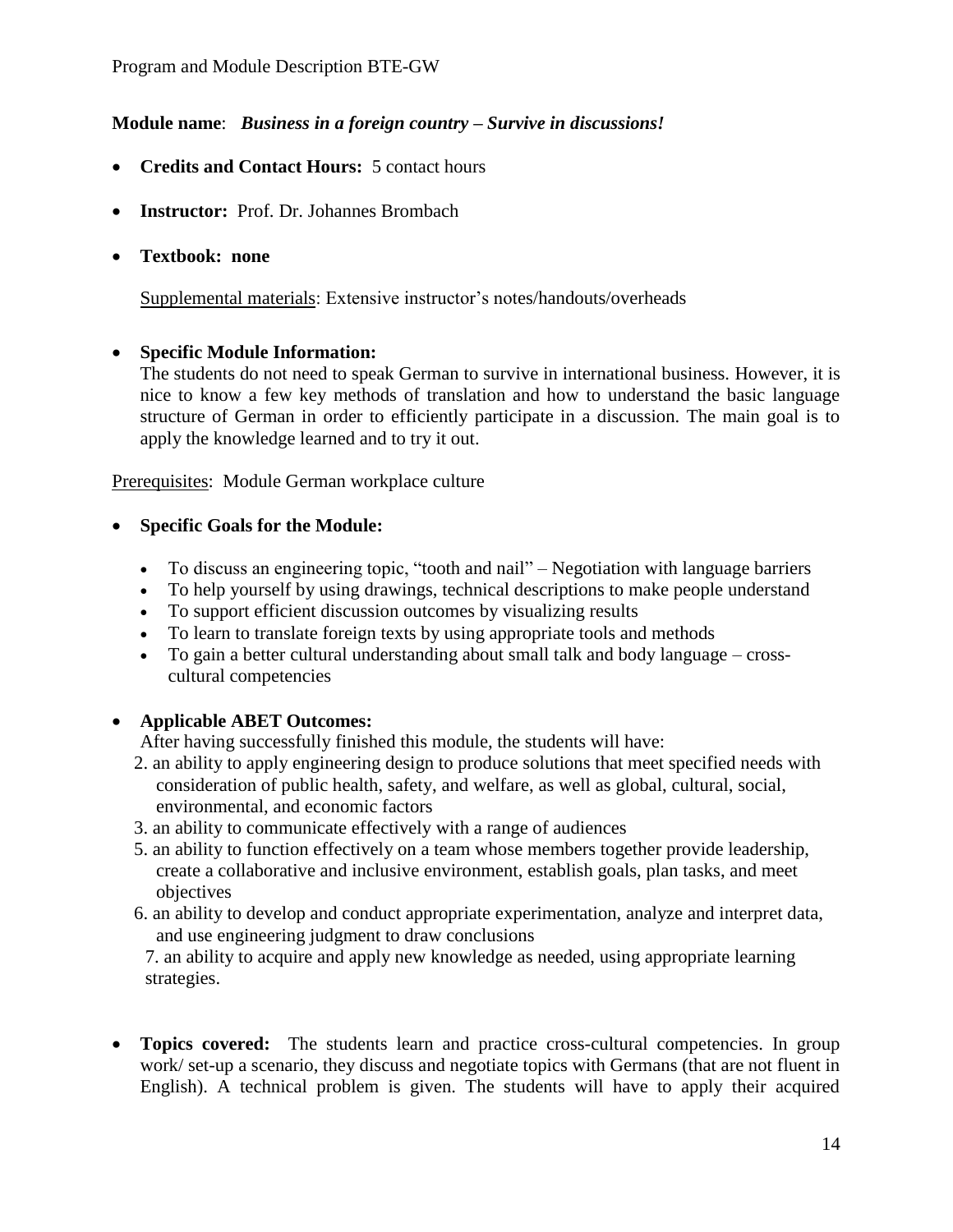knowledge in order to come up with good negotiation results. Afterwards, the role-play will be evaluated and a personal feedback will be given.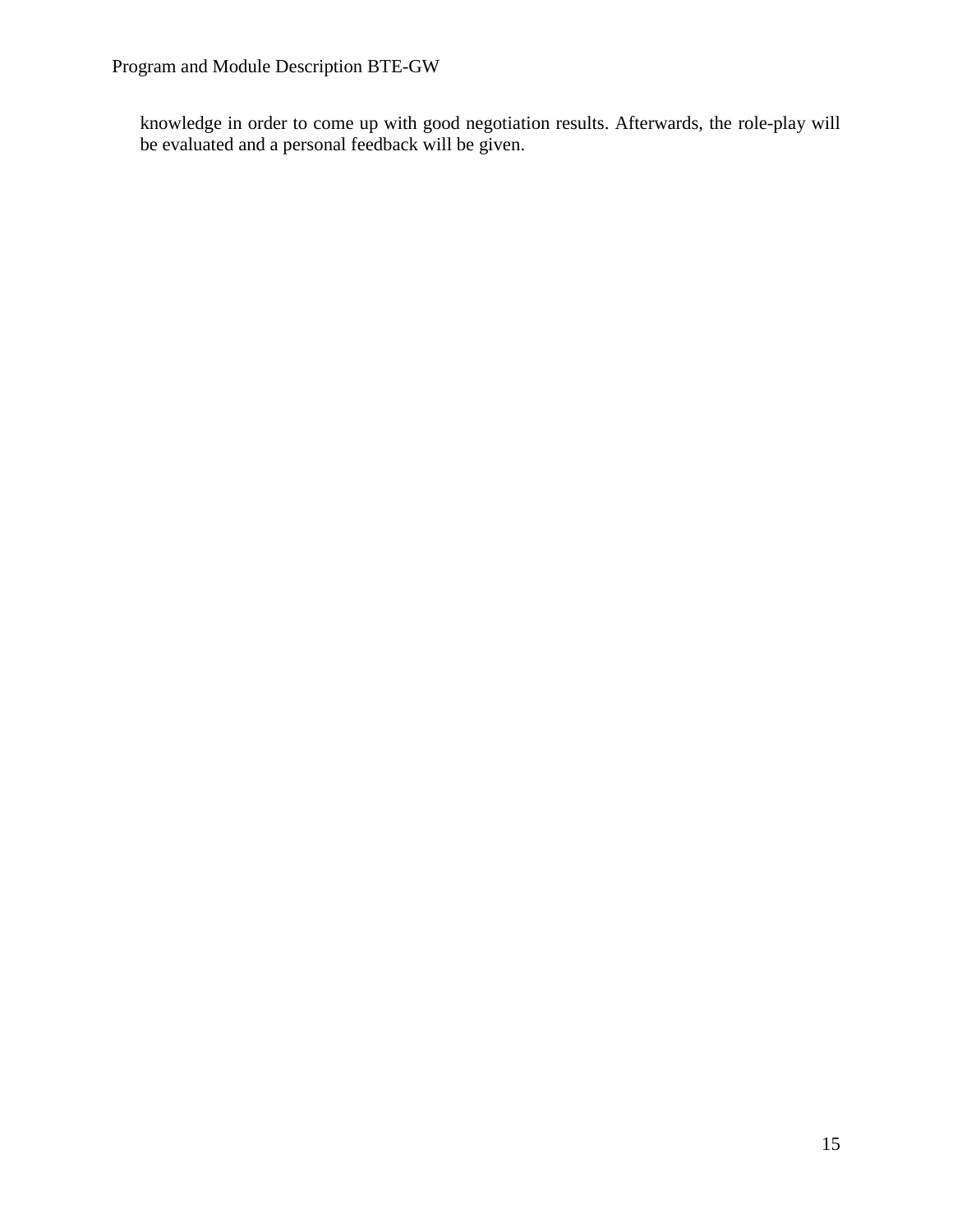#### **Module name**: *Innovation Management in a German context*

- **Credits and Contact Hours:** 10 contact hours
- **Instructor:** Prof. Dr. Klaus Pischetsrieder

#### **Textbook: none**

Supplemental materials: Extensive instructor's notes/handouts/overheads

# **Specific Module Information:**

This module provides an overview of the development process for complex products like automobiles or machines. Topics include a general introduction to requirements and success factors for a successful product development from a German perspective. Goals, inputs and expectations of all stakeholders inside and outside the company are addressed. Main points are the tools and methods to manage and control the research and product development process.

Prerequisites: General understanding of collaboration and interaction between the functions marketing and sales, design, manufacturing as well as project management.

# **Specific Goals for the Module:**

- To provide an understanding of a research and product development process
- To teach the fundamental concepts and techniques used in product development
- To provide an understanding of the key questions of product development and some solutions from German best practice companies

# **Applicable ABET Outcomes:**

After having successfully finished this module, the students will have:

1. an ability to identify, formulate, and solve complex engineering problems by applying principles of engineering, science, and mathematics

2. an ability to apply engineering design to produce solutions that meet specified needs with consideration of public health, safety, and welfare, as well as global, cultural, social, environmental, and economic factors

4. Wirklich? an ability to recognize ethical and professional responsibilities in engineering situations and make informed judgments, which must consider the impact of engineering solutions in global, economic, environmental, and societal contexts

6. an ability to develop and conduct appropriate experimentation, analyze and interpret data, and use engineering judgment to draw conclusions

7. an ability to acquire and apply new knowledge as needed, using appropriate learning strategies.

 **Topics covered:** Tasks in product development, research and product development, organization of development projects, strategic product planning, planning and controlling product development processes, innovation management, managing product variants, dealing with technology and design changes, collaborative development projects.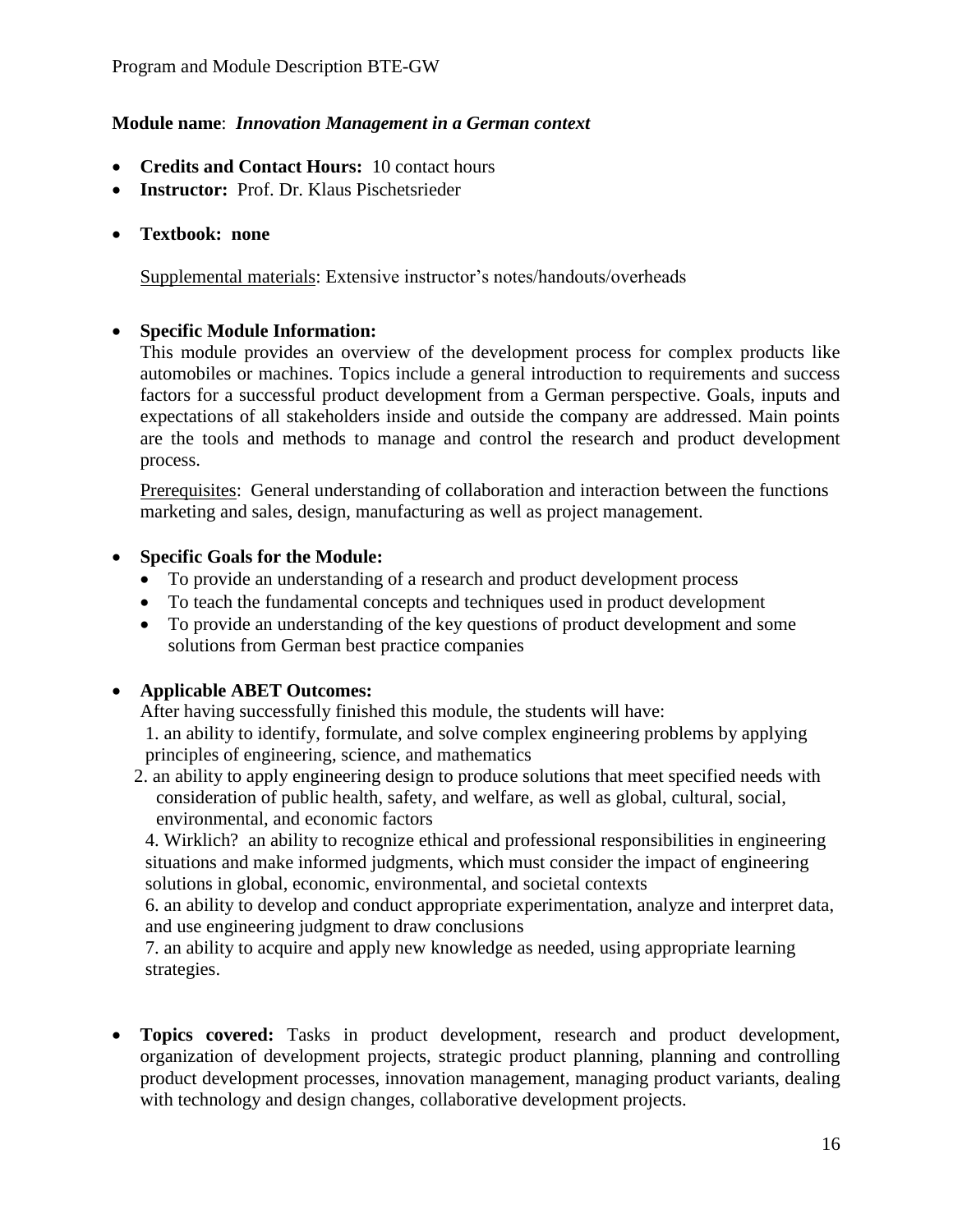Program and Module Description BTE-GW

**Factory tour:** This module is combined with a factory tour.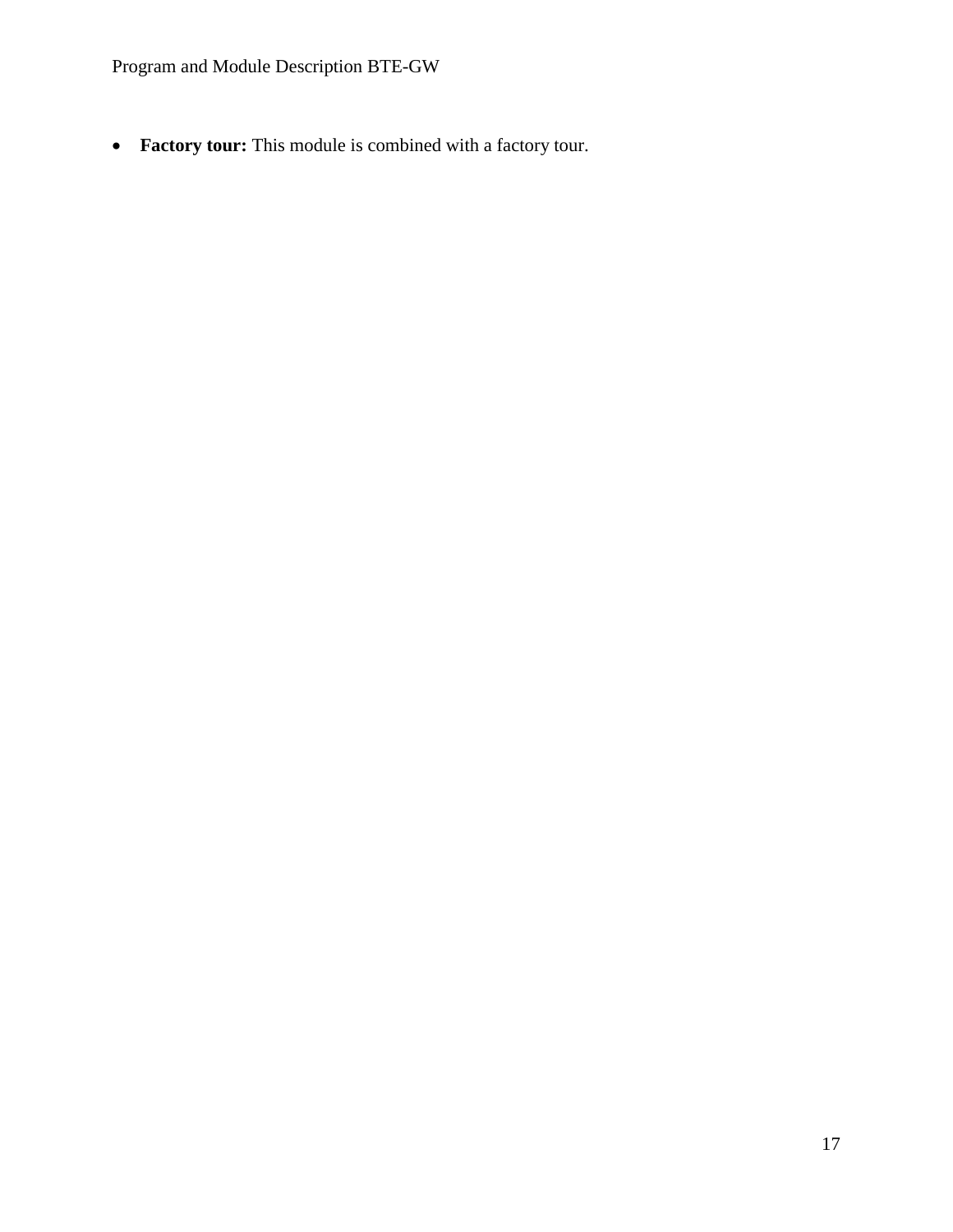# **Module name**: *Case Study Competition*

- **Credits and Contact Hours:** 10 contact hours
- **Instructors:** Prof. Dr. Johannes Brombach & Prof. Dr. Jürgen Spitznagel

## **Textbook: none**

Supplemental materials: Extensive instructor's notes/handouts/overheads

# **Specific Module Information:**

In today's complex international business it is important to quickly understand the essential business kernel of an engineering company. The necessary ability and knowledge can be best acquired by solving a real case study of an international engineering company, based in Germany. The module is designed as a case study competition between several student teams. The teams get all the needed tools and methodology to do the consulting job. Based on the same background information about the company, the teams develop their individual business solutions and present their cases to the jury.

#### Prerequisites: none

# **Specific Goals for the Module:**

- To provide methods and tools to solve a complex business case of an international engineering company
- To analyze and understand the business models, the market specifics and the challenges of the selected business case
- To enable the students to evaluate different strategic directions regarding technology and cost position as well as market viability and success
- To enable the students to develop a short management presentation with all the key findings and their recommendations
- To learn from the other teams and give feedback to each other

# **Applicable ABET Outcomes**

After having successfully finished this module, the students will have:

1. an ability to identify, formulate, and solve complex engineering problems by applying principles of engineering, science, and mathematics

2. an ability to apply engineering design to produce solutions that meet specified needs with consideration of public health, safety, and welfare, as well as global, cultural, social, environmental, and economic factors

3. an ability to communicate effectively with a range of audiences

4. an ability to recognize ethical and professional responsibilities in engineering situations and make informed judgments, which must consider the impact of engineering solutions in global, economic, environmental, and societal contexts

5. an ability to function effectively on a team whose members together provide leadership, create a collaborative and inclusive environment, establish goals, plan tasks, and meet objectives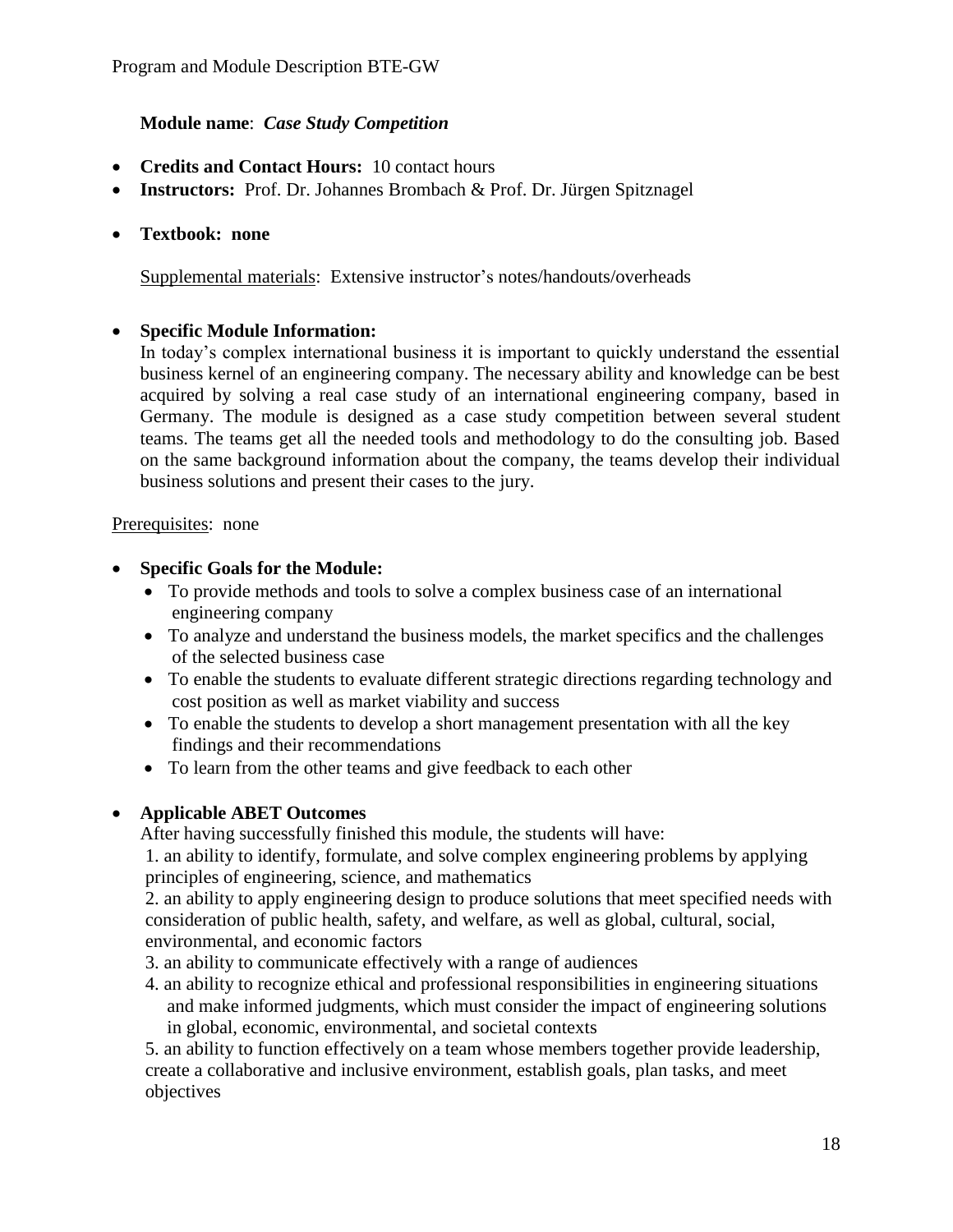6. an ability to develop and conduct appropriate experimentation, analyze and interpret data, and use engineering judgment to draw conclusions

• **Topics covered:** The students get an introduction about the necessary tools and methods to solve a complex business case. The module is based on a real business case of a German engineering company in trouble. 3-4 different student teams try to understand the described scenario regarding the most important technological and business aspects and come up with a turnaround strategy. The individual strategies will be presented in a "battle" in front of a jury.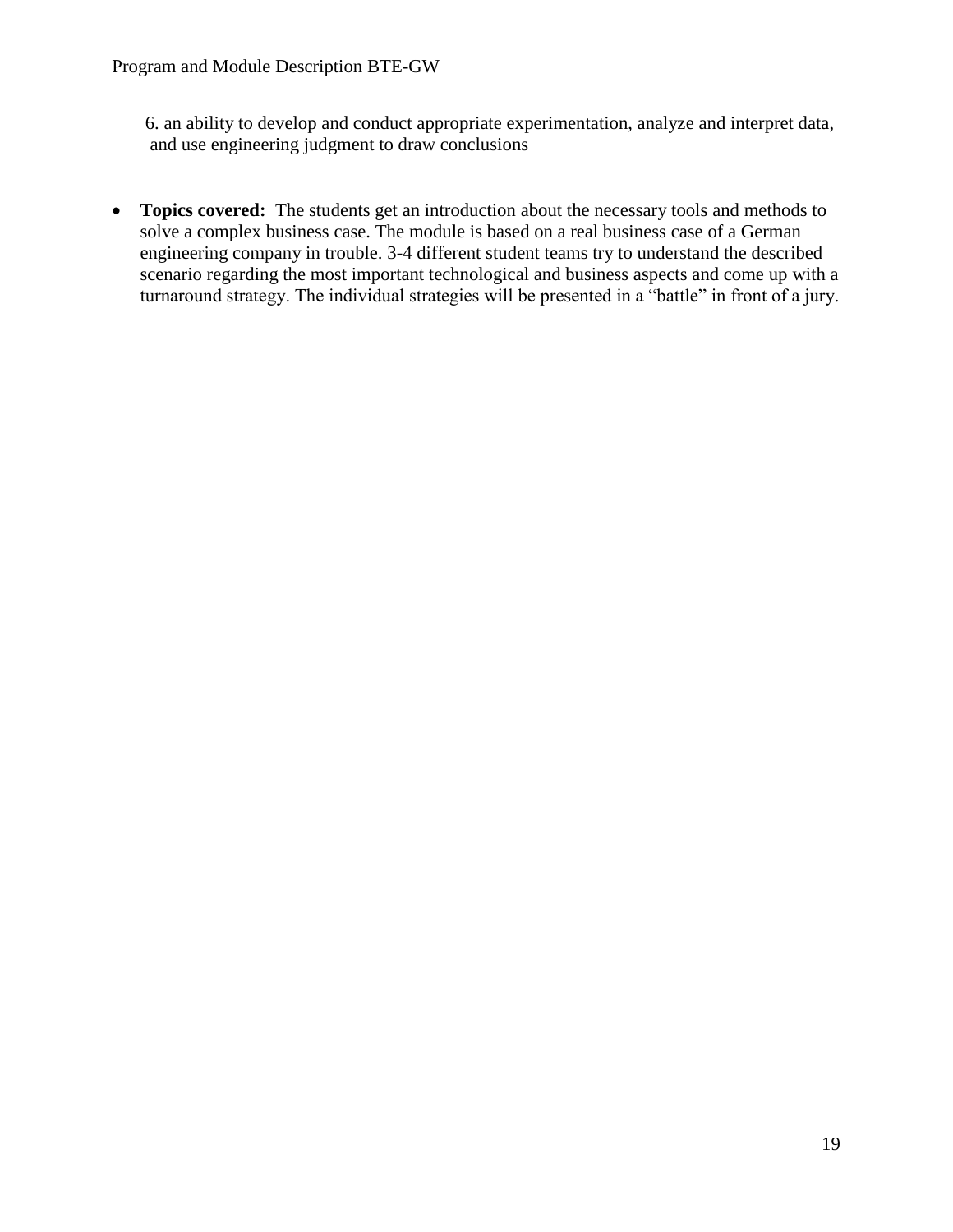# **Module name**: *Entrepreneurs for industrial services*

- **Credits and Contact Hours:** 10 contact hours
- **Instructors:** Prof. Dr. Jörg Elias & Prof. Dr. Andreas Rieger
- **Textbook: none**

Supplemental materials: Extensive instructor's notes/handouts/overheads

#### **Specific Module Information:**

This module is all about entrepreneurship and creative development of industrial service offerings. The module starts with an introduction to current megatrends in industrial services as well as several successful business models in Germany. The module also provides an introduction to necessary tools and techniques to create a new business idea as an entrepreneur. The students are challenged to develop a new service offering in a competition between several teams and present their business cases to the jury. These concepts may include market analysis, competitive analysis, value proposition, service processes and profit/ loss calculation.

Prerequisites: Module Service business in Germany

#### **Specific Goals for the Module:**

- To analyze and understand business models, market specifics and current megatrends in industrial services
- To provide methods and tools to create a business case for an innovative service offered in the mobility and transport area
- To enable the students to develop future market strategies for existing services offered in the light of relevant megatrends
- To enable the students to evaluate different strategic directions regarding technology and cost position as well as market viability and success
- To enable the students to develop a short management presentation with all the key elements of the business model for their new business idea
- To learn from the other teams and give feedback to each other

#### **Applicable ABET Outcomes**

After having successfully finished this module, the students will have:

2. an ability to apply engineering design to produce solutions that meet specified needs with consideration of public health, safety, and welfare, as well as global, cultural, social, environmental, and economic factors

3. an ability to communicate effectively with a range of audiences

4. an ability to recognize ethical and professional responsibilities in engineering situations and make informed judgments, which must consider the impact of engineering solutions in global, economic, environmental, and societal contexts